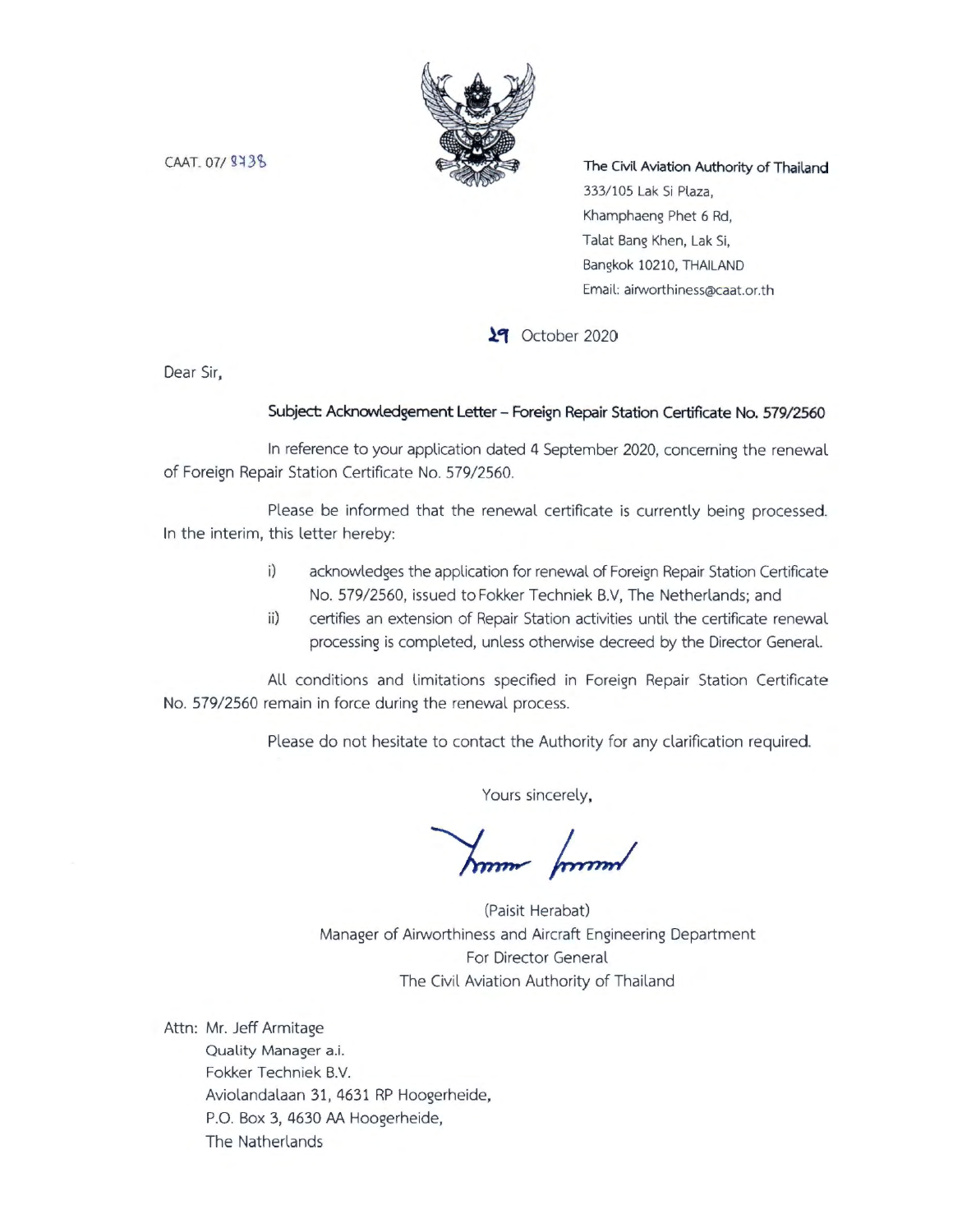

# สำนักงานการบินพลเรือนแห่งประเทศไทย

THE CIVIL AVIATION AUTHORITY OF THAILAND

### ใบรับรองหน่วยซ่อมต่างประเทศ

**FOREIGN REPAIR STATION CERTIFICATE** เลขที่ / NUMBER 579/2560 ใบรับรองฉบับนี้ออกให้กับ

THIS CERTIFICATE IS ISSUED TO

#### **FOKKER TECHNIEK B.V.** AVIOLANDALAAN 31, 4631 RP HOOGERHEIDE, THE NETHERLANDS

ซึ่งปรากฏว่า องค์กรนี้มีการดำเนินการเป็นไปตามข้อกำหนดทั้งหมดของพระราชบัญญัติการเดินอากาศและ ึกฎระเบียบที่เกี่ยวกับการจัดตั้งหน่วยซ่อมต่างประเทศ และมีสิทธิปฏิบัติการเป็นหน่วยซ่อมที่ได้รับการรับรองได้ UPON FINDING THAT ITS ORGANIZATION COMPLIES IN ALL RESPECTS WITH THE REQUIREMENTS OF THE AIR NAVIGATION ACT AND ITS REGULATIONS RELATING TO THE ESTABLISHMENT OF A FOREIGN REPAIR STATION, AND IS EMPOWERED TO OPERATE AN APPROVED REPAIR STATION.

> ด้วยขีดความสามารถดังต่อไปนี้ : WITH THE FOLLOWING RATINGS:

> > **LIMITED AIRFRAME**

### **LIMITED ACCESSORY**

### ถ้ามิได้ถูกพักใช้ หรือ เพิกถอน ใบรับรองนี้มีผลใช้บังคับ

THIS CERTIFICATE, UNLESS SUSPENDED, OR REVOKED, SHALL CONTINUE IN EFFECT

นับจาก / FROM NOVEMBER 7 2017 จนถึง / TO NOVEMBER  $\int$ , 2020 วันที่ออก / DATE ISSUED : NOVEMBER 7,2017 (นายจุฬา สุขมานพ) : ผู้อำนวยกา<mark>รสำนักงานการบินพ</mark>ลเรือ<mark>นแห่</mark>งประเทศไทย (Chula Sukmanop) **Director General** The Civil Aviation Authority of Thailand

ใบรับรองฉบับนี้ไม่สามารถโอนได้ การเปลี่ยนแปลงขีดความสามารถ ข้อกำหนดรายละเอียดการปฏิบัติการหน่วยซ่อม สถานที่ตั้ง หรือสิ่งอำนวยความสะดวกจะต้องยื่นคำขอต่อผู้อำนวยการเพื่อขอเปลี่ยนแปลงใบรับรองหน่วยซ่อมต่างประเทศพร้อมด้วยเอกสาร<br>หลักฐานที่เกี่ยวข้อง ทั้งนี้ ตามหลักเกณฑ์และวิธีการที่กำหนดไว้ในข้อบังคับหรือข้อกำหนดของสำนักงานการบินพลเรือนแ THIS CERTIFICATE IS NOT TRANSFERABLE. ANY CHANGE IN RATINGS, OPERATION SPECIFICATIONS, AND LOCATION OR FACILITIES SHALL SUBMIT AN APPLICATION TOGETHER WITH CONCERNED DOCUMENTS AND EVIDENCES IN ACCORDANCE WITH THE RULES AND PROCEDURES PRESCRIBED IN CAAT'S REGULATIONS TO THE DIRECTOR.